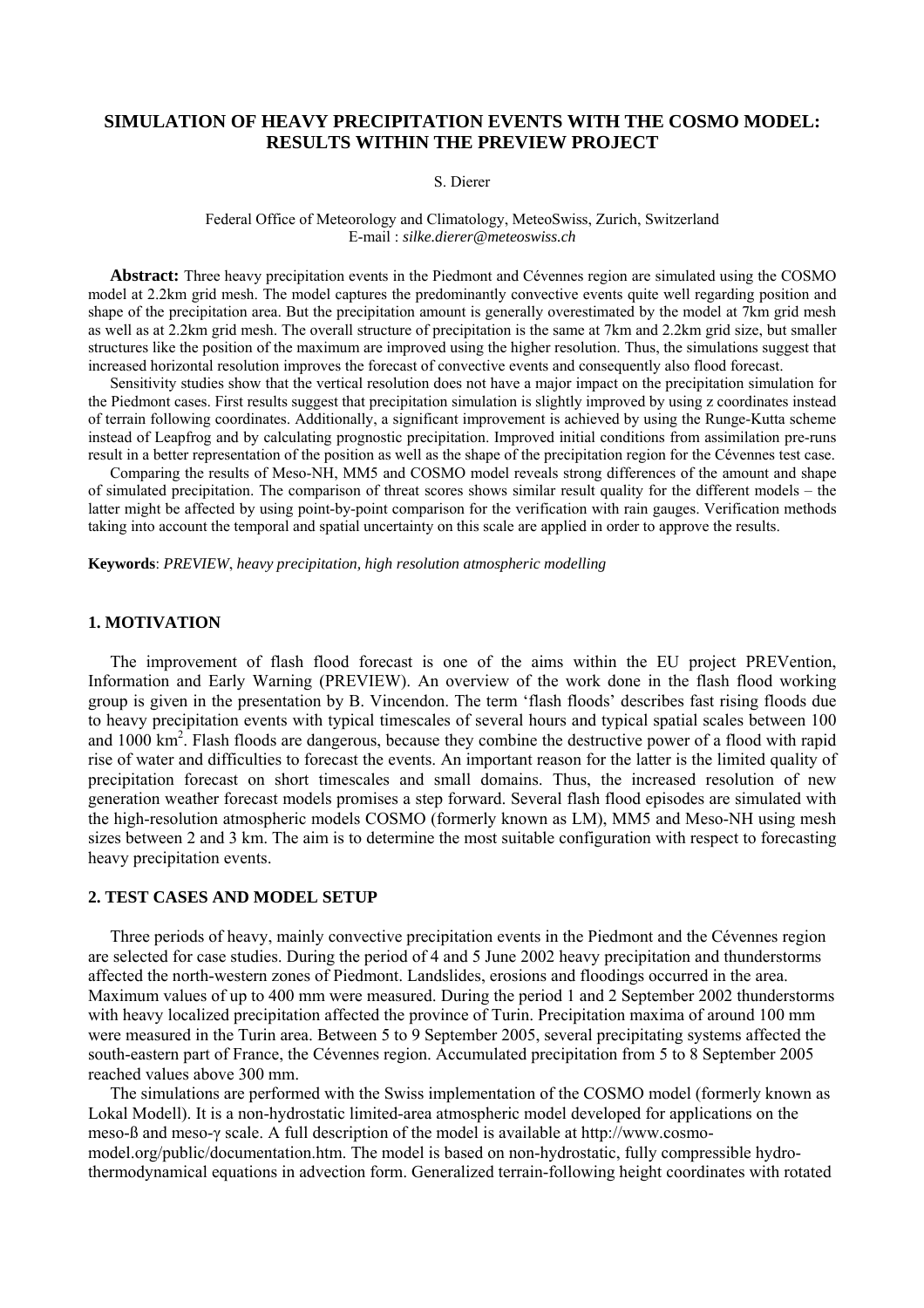geographical coordinates are used. The model equations are solved on an ARAKAWA C-grid with userdefined vertical grid staggering. The prognostic variables are horizontal and vertical wind components, pressure perturbation, temperature, specific humidity, cloud water and ice content, specific water content of rain, snow and graupel (at 2.2km grid mesh) and turbulent kinetic energy. Three-dimensional transport of rain and snow is calculated. Moist convection is parameterized using a mass-flux scheme based on moisture convergence following Tiedtke for simulations with 7 km grid size. For simulations with 2.2 km moist convection is not parameterized except for shallow convection. Data at the lateral boundaries are prescribed using a Davies-type one-way nesting.



**Figure 1**: Orography of the model domains for the Cévennes and Piedmont cases : Model domain at 7km grid mesh covering Europe (left), at 2.2km grid mesh for the Cévennes case (middle) and at 2.2km grid mesh for the Piedmont cases (right). The rectangles denote the positions of the model domains for the Cévennes and Piedmont cases (middle, right) in the coarse model domain (left).

Two model domains at 2.2km grid mesh are one-way nested into a model domain covering Europe at a grid mesh of 7km (Figure 1). Forty five levels are used in the vertical. 24 hour forecast runs are initialised at 0000 UTC and 1200 UTC and provide hourly model outputs: 4 simulation are performed for the June 2002 Piedmont case study (4 June, 00 - 5 June, 12), 2 simulations for the September 2002 Piedmont case study (1 Sept., 00 and 12) and 11 simulations for the September 2005 case study (4 - 9 Sept., 12). Initial conditions and boundary conditions for the outer domain are taken from interpolated European Centre for Medium range weather forecasting (ECMWF) global gridded forecast fields at 0.5-degree lat/lon horizontal grid increments. No spin up period or assimilation of additional observations is used for the reference set.

# **3. RESULTS**

## **3.1 Comparison of results with different horizontal resolution**

Results for the Piedmont test cases show that the simulations at 7km and 2.2km grid mesh describe the precipitation event quite well, although the amount of precipitation is overestimated. The overall characteristics of the precipitation event are similar in the simulations at 7km and 2.2km grid mesh. Still, details are improved in the simulations at 2.2 km grid size by shifting the precipitation area to the east and, thus, improve the agreement with the measurements (Figure 2). The comparison of measured and simulated accumulated rain for the 5 -8 September 2005 in the Cévennes region shows a very good agreement (Figure 3). The COSMO model captures the location, the shape as well as the amount of precipitation.

## **3.2 Results at different vertical resolution and with different vertical coordinates**

Sensitivity studies regarding vertical resolution are performed for the Piedmont case studies. The simulations are set up using 60 levels at 7 km and 2.2km grid mesh and 60 levels at 7 km grid mesh and 100 levels at 2.2km grid mesh, respectively. The differences between the simulations remain negligible. The impact of vertical resolution on precipitation forecast is small for these cases.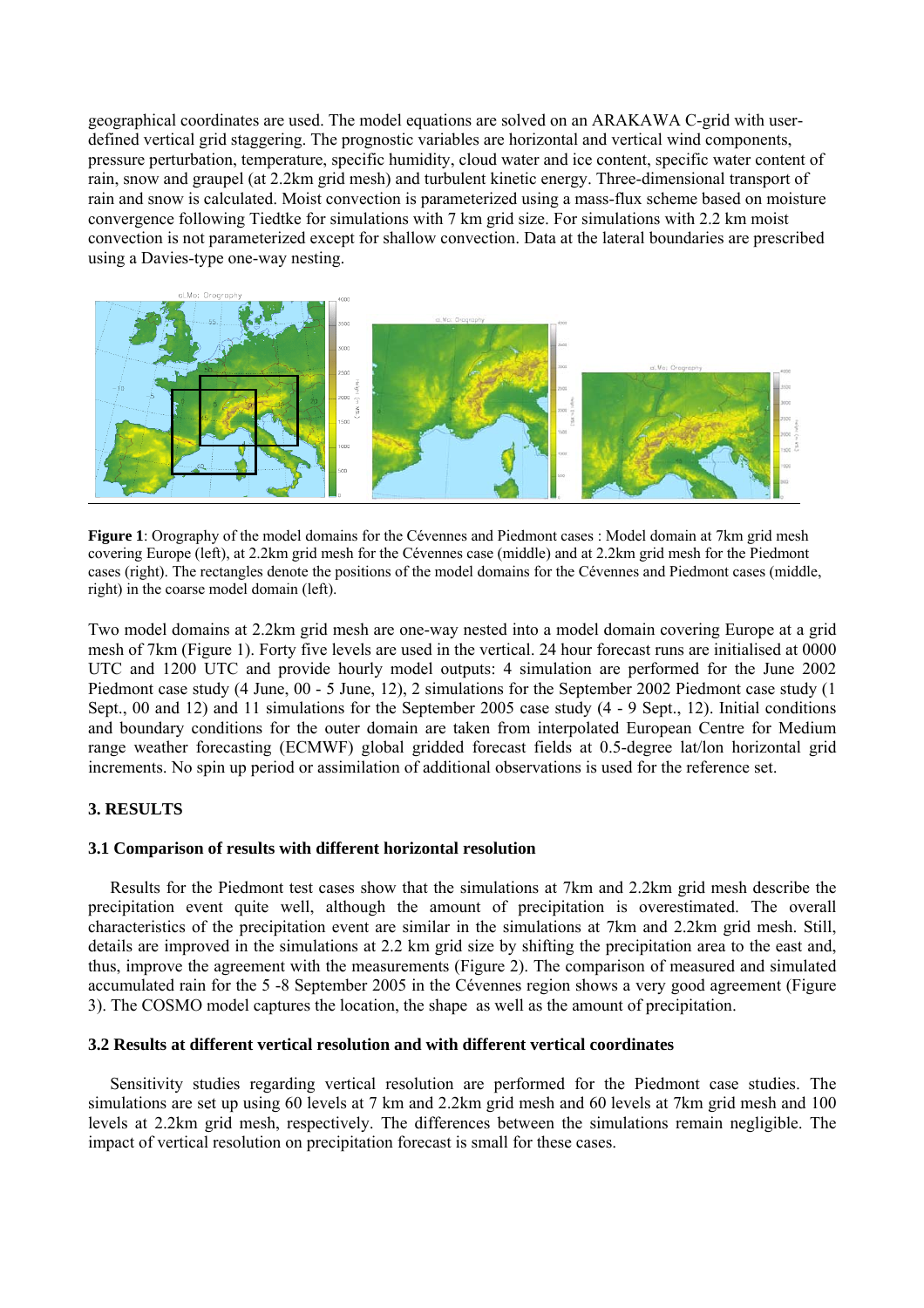

**Figure 4**: 24h accumulated precipitation (01 - 02.09.2002, 12) from radar data interpolated on the 7km (upper panel, left) and 2.2 km grid (lower panel, left) and model results at 7km (upper panel, right) and 2.2km grid mesh (lower panel, right).

A sensitivity study is performed using z coordinates instead of terrain following coordinates. Z coordinates use model layers that are parallel to the surface of the sphere and consequently intersect the orography. The purpose of using z coordinates is a more accurate representation of the flow field in mountain regions, since terrain following coordinates get more inaccurate the steeper orography gets. The simulations require some configuration changes: Leapfrog scheme for time integration, no prognostic calculation of rain, reduced time steps and a slightly different orography since v valleys are filled up.

The simulations using z coordinates and terrain following coordinates show significant differences. The results with z coordinates show a more pixel-like structure compared to the more band-like structure with terrain following coordinates. The results with z coordinates show also a higher amount of area average precipitation. The evaluation with rain gauge measurements shows that the results of the terrain following version agree significantly better with the measurements than those with z coordinates. An additional set of simulations is performed using the settings of the z coordinate runs but terrain following coordinates. First results suggest that using Runge-Kutta and prognostic precipitation strongly improves the precipitation forecast and that z coordinates improve the simulation of precipitation if the same setting is used.

#### **3.3 Results using initial data from interpolated large-scale data and assimilation**

An additional set of simulations is performed taking initial values from a 12-hour assimilation run with 2.2 km grid size instead of interpolated ECMWF data. Data assimilation is based on observation nudging. The atmospheric observations that are hourly assimilated are: radiosonde (wind, temperature, humidity), aircraft (wind, temperature), surface level data (SYNOP, SHIP, BUOY: pressure, wind, humidity).

For the Piedmont cases initial conditions from assimilation increase the threat score for higher precipitation amounts but decrease it for lower precipitation amounts. Thus, the effect of assimilation is contradictory. The results for the Cévennes cases are significantly improved by using the assimilation (Figure 3). The position and shape of the precipitation area are in better agreement with the measurements. Further studies are performed trying to reach further improvement by using latent heat nudging.